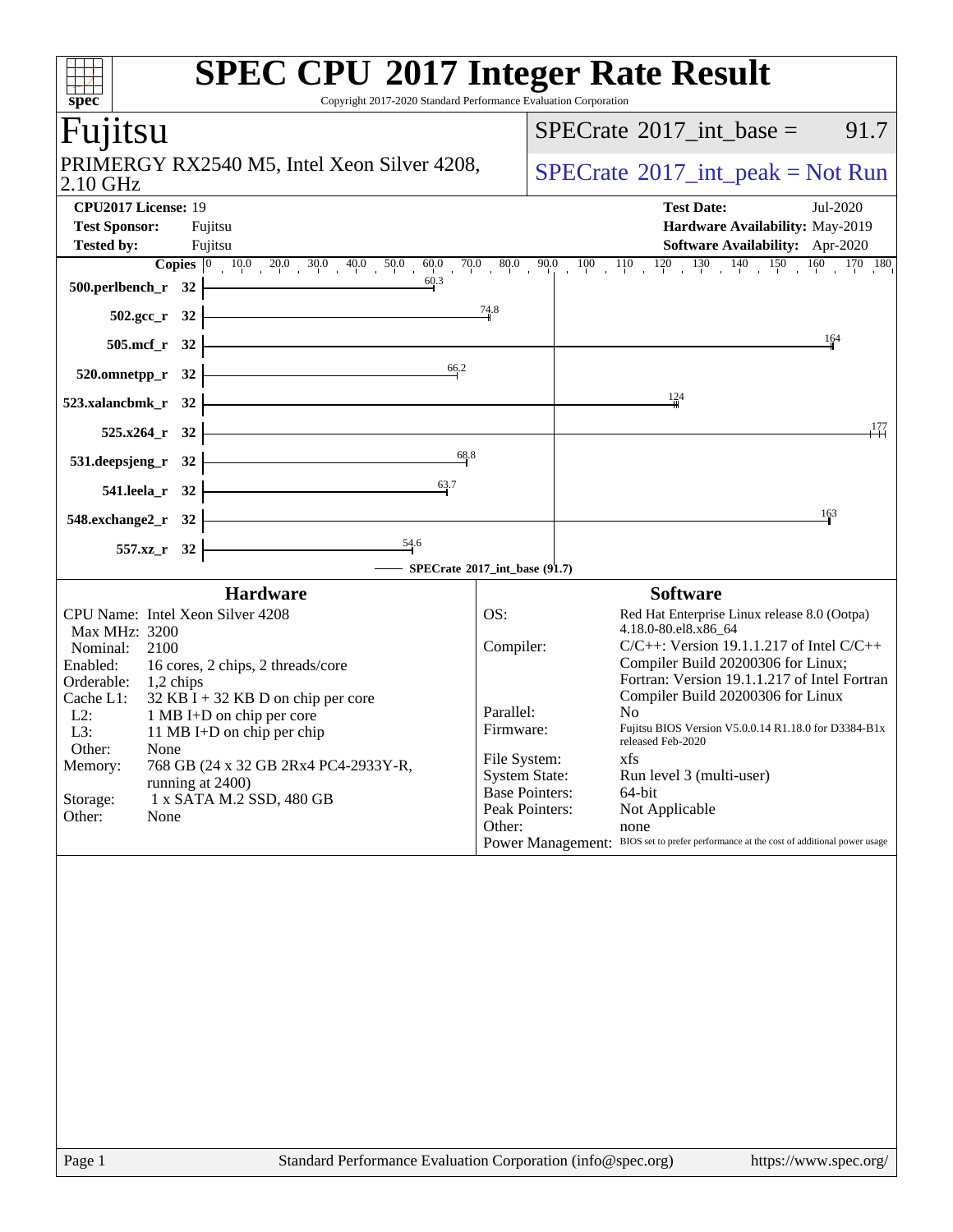Copyright 2017-2020 Standard Performance Evaluation Corporation

### Fujitsu

### 2.10 GHz PRIMERGY RX2540 M5, Intel Xeon Silver 4208,  $\big|$  [SPECrate](http://www.spec.org/auto/cpu2017/Docs/result-fields.html#SPECrate2017intpeak) <sup>®</sup>[2017\\_int\\_peak = N](http://www.spec.org/auto/cpu2017/Docs/result-fields.html#SPECrate2017intpeak)ot Run

[SPECrate](http://www.spec.org/auto/cpu2017/Docs/result-fields.html#SPECrate2017intbase)<sup>®</sup>2017 int base = 91.7

**[spec](http://www.spec.org/)**

**[Tested by:](http://www.spec.org/auto/cpu2017/Docs/result-fields.html#Testedby)** Fujitsu **[Software Availability:](http://www.spec.org/auto/cpu2017/Docs/result-fields.html#SoftwareAvailability)** Apr-2020

**[CPU2017 License:](http://www.spec.org/auto/cpu2017/Docs/result-fields.html#CPU2017License)** 19 **[Test Date:](http://www.spec.org/auto/cpu2017/Docs/result-fields.html#TestDate)** Jul-2020 **[Test Sponsor:](http://www.spec.org/auto/cpu2017/Docs/result-fields.html#TestSponsor)** Fujitsu **[Hardware Availability:](http://www.spec.org/auto/cpu2017/Docs/result-fields.html#HardwareAvailability)** May-2019

### **[Results Table](http://www.spec.org/auto/cpu2017/Docs/result-fields.html#ResultsTable)**

|                                                       | <b>Base</b>   |                |            |                |       | <b>Peak</b>    |            |               |                |              |                |              |                |              |
|-------------------------------------------------------|---------------|----------------|------------|----------------|-------|----------------|------------|---------------|----------------|--------------|----------------|--------------|----------------|--------------|
| <b>Benchmark</b>                                      | <b>Copies</b> | <b>Seconds</b> | Ratio      | <b>Seconds</b> | Ratio | <b>Seconds</b> | Ratio      | <b>Copies</b> | <b>Seconds</b> | <b>Ratio</b> | <b>Seconds</b> | <b>Ratio</b> | <b>Seconds</b> | <b>Ratio</b> |
| $500.$ perlbench_r                                    | 32            | 845            | 60.3       | 847            | 60.1  | 845            | 60.3       |               |                |              |                |              |                |              |
| $502.\text{sec}$                                      | 32            | 606            | 74.8       | 606            | 74.8  | 609            | 74.4       |               |                |              |                |              |                |              |
| $505$ .mcf r                                          | 32            | 316            | 164        | 315            | 164   | 315            | <u>164</u> |               |                |              |                |              |                |              |
| 520.omnetpp_r                                         | 32            | 634            | 66.2       | 634            | 66.3  | 634            | 66.2       |               |                |              |                |              |                |              |
| 523.xalancbmk r                                       | 32            | 275            | 123        | 273            | 124   | 274            | 124        |               |                |              |                |              |                |              |
| $525.x264$ r                                          | 32            | 317            | <b>177</b> | 315            | 178   | 322            | 174        |               |                |              |                |              |                |              |
| $531.$ deepsjeng $_r$                                 | 32            | 533            | 68.8       | 533            | 68.8  | 534            | 68.7       |               |                |              |                |              |                |              |
| 541.leela r                                           | 32            | 831            | 63.8       | 832            | 63.7  | 833            | 63.6       |               |                |              |                |              |                |              |
| 548.exchange2_r                                       | 32            | 513            | 164        | 513            | 163   | 513            | 163        |               |                |              |                |              |                |              |
| 557.xz r                                              | 32            | 635            | 54.4       | 633            | 54.6  | 633            | 54.6       |               |                |              |                |              |                |              |
| $SPECrate^{\circ}2017$ int base =<br>91.7             |               |                |            |                |       |                |            |               |                |              |                |              |                |              |
| $SPECrate^{\circ}2017\_int\_peak =$<br><b>Not Run</b> |               |                |            |                |       |                |            |               |                |              |                |              |                |              |

Results appear in the [order in which they were run.](http://www.spec.org/auto/cpu2017/Docs/result-fields.html#RunOrder) Bold underlined text [indicates a median measurement.](http://www.spec.org/auto/cpu2017/Docs/result-fields.html#Median)

### **[Compiler Notes](http://www.spec.org/auto/cpu2017/Docs/result-fields.html#CompilerNotes)**

The inconsistent Compiler version information under Compiler Version section is due to a discrepancy in Intel Compiler. The correct version of C/C++ compiler is: Version 19.1.1.217 Build 20200306 Compiler for Linux The correct version of Fortran compiler is: Version 19.1.1.217 Build 20200306 Compiler for Linux

### **[Submit Notes](http://www.spec.org/auto/cpu2017/Docs/result-fields.html#SubmitNotes)**

 The numactl mechanism was used to bind copies to processors. The config file option 'submit' was used to generate numactl commands to bind each copy to a specific processor. For details, please see the config file.

### **[Operating System Notes](http://www.spec.org/auto/cpu2017/Docs/result-fields.html#OperatingSystemNotes)**

 Stack size set to unlimited using "ulimit -s unlimited" Kernel Boot Parameter set with : nohz\_full=1-31

### **[Environment Variables Notes](http://www.spec.org/auto/cpu2017/Docs/result-fields.html#EnvironmentVariablesNotes)**

```
Environment variables set by runcpu before the start of the run:
LD_LIBRARY_PATH =
      "/home/benchmark/speccpu/lib/intel64:/home/benchmark/speccpu/lib/ia32:/h
      ome/benchmark/speccpu/je5.0.1-32"
MALLOC_CONF = "retain:true"
```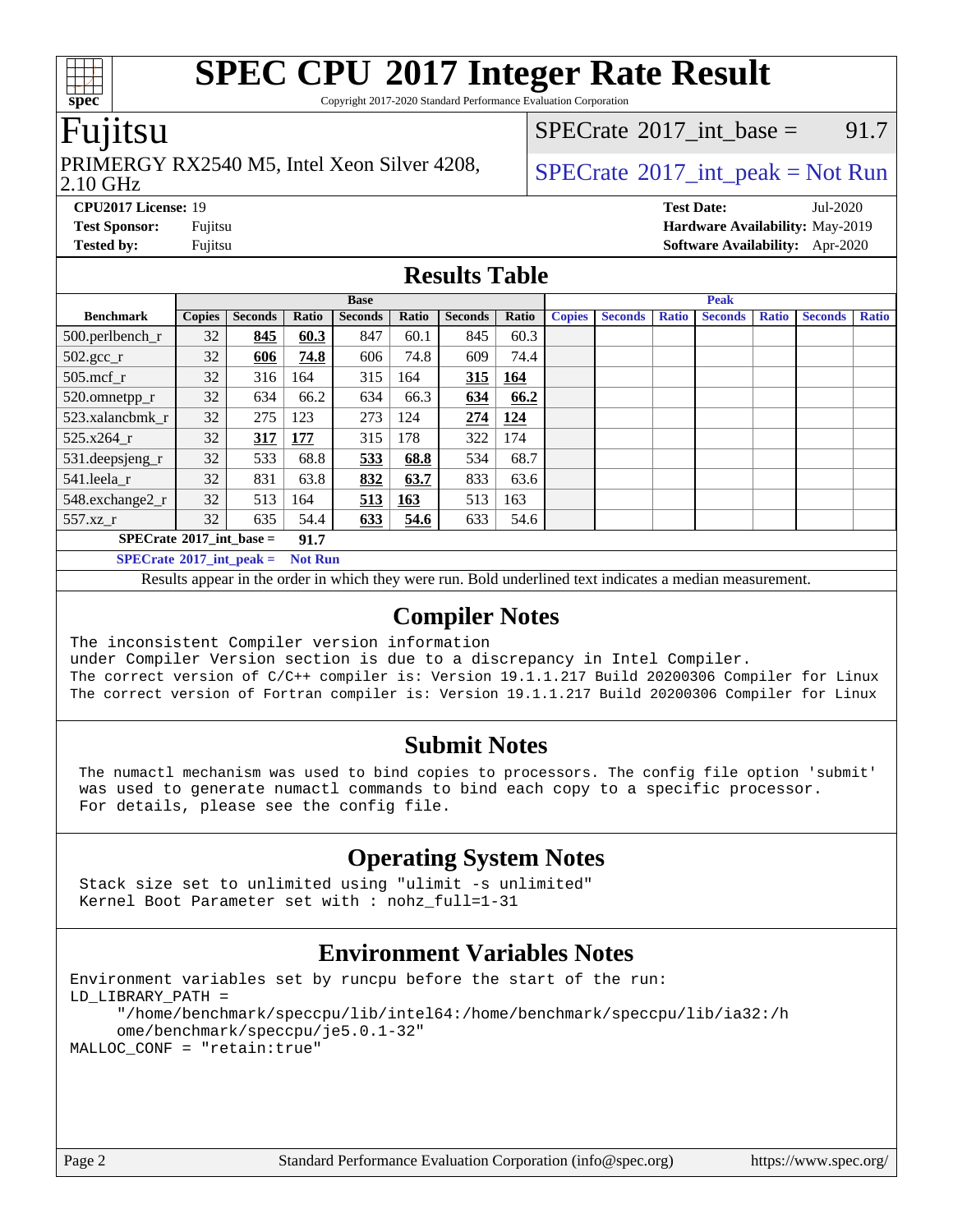Copyright 2017-2020 Standard Performance Evaluation Corporation

### Fujitsu

PRIMERGY RX2540 M5, Intel Xeon Silver 4208,  $\big|$  [SPECrate](http://www.spec.org/auto/cpu2017/Docs/result-fields.html#SPECrate2017intpeak) <sup>®</sup>[2017\\_int\\_peak = N](http://www.spec.org/auto/cpu2017/Docs/result-fields.html#SPECrate2017intpeak)ot Run

[SPECrate](http://www.spec.org/auto/cpu2017/Docs/result-fields.html#SPECrate2017intbase)<sup>®</sup>2017 int base = 91.7

2.10 GHz

**[spec](http://www.spec.org/)**

 $+\ +$ 

**[Tested by:](http://www.spec.org/auto/cpu2017/Docs/result-fields.html#Testedby)** Fujitsu **[Software Availability:](http://www.spec.org/auto/cpu2017/Docs/result-fields.html#SoftwareAvailability)** Apr-2020

**[CPU2017 License:](http://www.spec.org/auto/cpu2017/Docs/result-fields.html#CPU2017License)** 19 **[Test Date:](http://www.spec.org/auto/cpu2017/Docs/result-fields.html#TestDate)** Jul-2020 **[Test Sponsor:](http://www.spec.org/auto/cpu2017/Docs/result-fields.html#TestSponsor)** Fujitsu **[Hardware Availability:](http://www.spec.org/auto/cpu2017/Docs/result-fields.html#HardwareAvailability)** May-2019

### **[General Notes](http://www.spec.org/auto/cpu2017/Docs/result-fields.html#GeneralNotes)**

 Binaries compiled on a system with 1x Intel Core i9-7980XE CPU + 64GB RAM memory using Redhat Enterprise Linux 8.0 Transparent Huge Pages enabled by default Prior to runcpu invocation Filesystem page cache synced and cleared with: sync; echo 3> /proc/sys/vm/drop\_caches runcpu command invoked through numactl i.e.: numactl --interleave=all runcpu <etc> NA: The test sponsor attests, as of date of publication, that CVE-2017-5754 (Meltdown) is mitigated in the system as tested and documented. Yes: The test sponsor attests, as of date of publication, that CVE-2017-5753 (Spectre variant 1) is mitigated in the system as tested and documented. Yes: The test sponsor attests, as of date of publication, that CVE-2017-5715 (Spectre variant 2) is mitigated in the system as tested and documented. **[Platform Notes](http://www.spec.org/auto/cpu2017/Docs/result-fields.html#PlatformNotes)** BIOS configuration: LLC Dead Line Alloc = Disabled LLC prefetch = Enabled Sub NUMA Clustering = Disabled IMC Interleaving = 2-way Patrol Scrub = Disabled WR CRC feature Control = Disabled Fan Control = Full Sysinfo program /home/benchmark/speccpu/bin/sysinfo Rev: r6365 of 2019-08-21 295195f888a3d7edb1e6e46a485a0011 running on localhost.localdomain Thu Aug 27 12:54:35 2020 SUT (System Under Test) info as seen by some common utilities. For more information on this section, see <https://www.spec.org/cpu2017/Docs/config.html#sysinfo> From /proc/cpuinfo model name : Intel(R) Xeon(R) Silver 4208 CPU @ 2.10GHz 2 "physical id"s (chips) 32 "processors" cores, siblings (Caution: counting these is hw and system dependent. The following excerpts from /proc/cpuinfo might not be reliable. Use with caution.) cpu cores : 8 siblings : 16 physical 0: cores 0 1 2 3 4 5 6 7 physical 1: cores 0 1 2 3 4 5 6 7 From lscpu: **(Continued on next page)**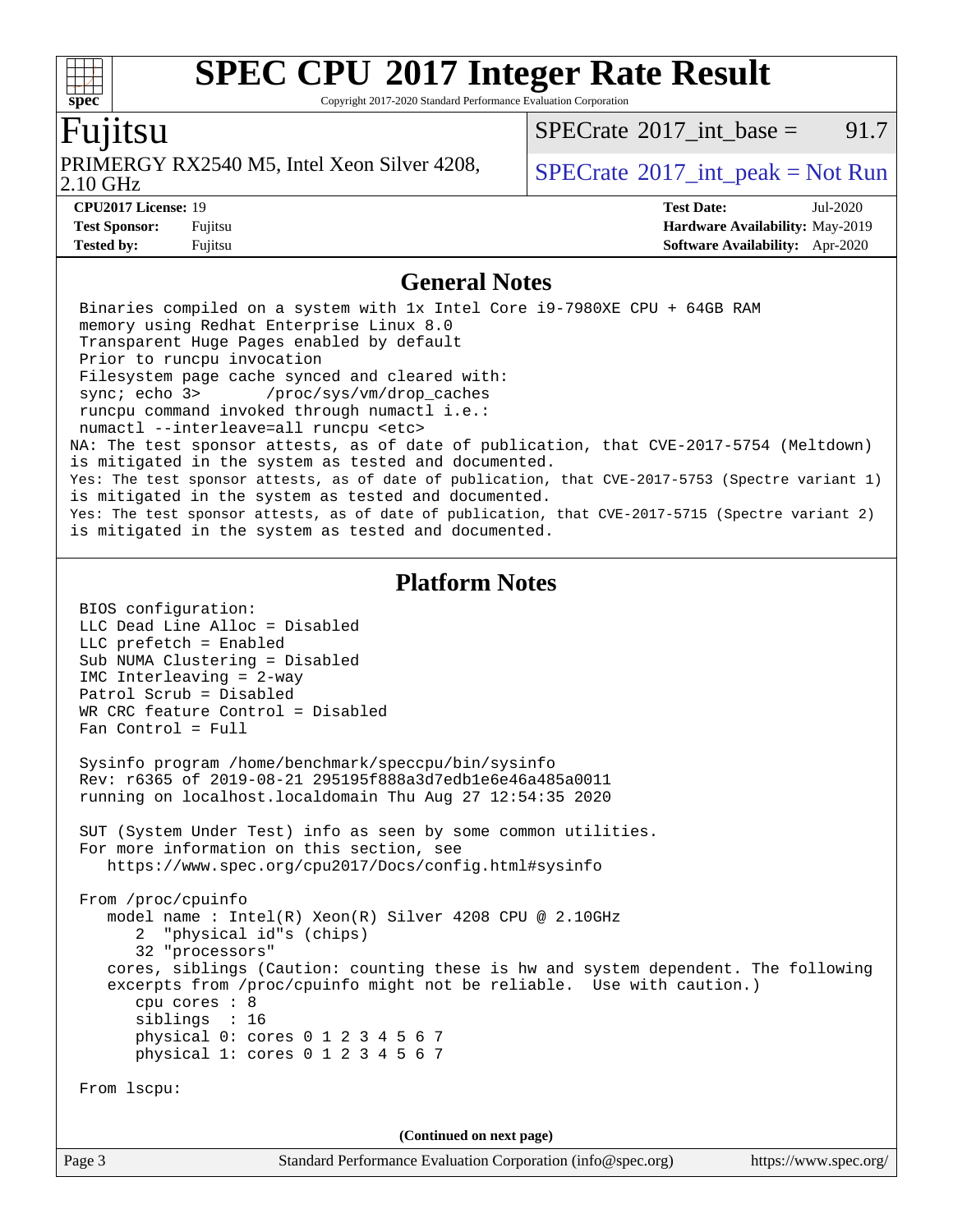Copyright 2017-2020 Standard Performance Evaluation Corporation

## Fujitsu

**[spec](http://www.spec.org/)**

 $+\!\!+\!\!$ 

2.10 GHz PRIMERGY RX2540 M5, Intel Xeon Silver 4208,  $\big|$  [SPECrate](http://www.spec.org/auto/cpu2017/Docs/result-fields.html#SPECrate2017intpeak) <sup>®</sup>[2017\\_int\\_peak = N](http://www.spec.org/auto/cpu2017/Docs/result-fields.html#SPECrate2017intpeak)ot Run

 $SPECTate$ <sup>®</sup>[2017\\_int\\_base =](http://www.spec.org/auto/cpu2017/Docs/result-fields.html#SPECrate2017intbase) 91.7

**[CPU2017 License:](http://www.spec.org/auto/cpu2017/Docs/result-fields.html#CPU2017License)** 19 **[Test Date:](http://www.spec.org/auto/cpu2017/Docs/result-fields.html#TestDate)** Jul-2020 **[Test Sponsor:](http://www.spec.org/auto/cpu2017/Docs/result-fields.html#TestSponsor)** Fujitsu **[Hardware Availability:](http://www.spec.org/auto/cpu2017/Docs/result-fields.html#HardwareAvailability)** May-2019 **[Tested by:](http://www.spec.org/auto/cpu2017/Docs/result-fields.html#Testedby)** Fujitsu **[Software Availability:](http://www.spec.org/auto/cpu2017/Docs/result-fields.html#SoftwareAvailability)** Apr-2020

### **[Platform Notes \(Continued\)](http://www.spec.org/auto/cpu2017/Docs/result-fields.html#PlatformNotes)**

| Architecture:                                        | x86 64                                                                               |  |  |  |  |
|------------------------------------------------------|--------------------------------------------------------------------------------------|--|--|--|--|
| $CPU$ op-mode( $s$ ):<br>Byte Order:                 | $32$ -bit, $64$ -bit<br>Little Endian                                                |  |  |  |  |
| CPU(s):                                              | 32                                                                                   |  |  |  |  |
| On-line CPU(s) list: $0-31$                          |                                                                                      |  |  |  |  |
| Thread( $s$ ) per core:                              | 2                                                                                    |  |  |  |  |
| $Core(s)$ per socket:                                | 8                                                                                    |  |  |  |  |
| Socket(s):                                           | $\overline{2}$                                                                       |  |  |  |  |
| NUMA $node(s):$                                      | $\overline{2}$                                                                       |  |  |  |  |
| Vendor ID:                                           | GenuineIntel                                                                         |  |  |  |  |
| CPU family:                                          | 6                                                                                    |  |  |  |  |
| Model:                                               | 85                                                                                   |  |  |  |  |
| Model name:                                          | $Intel(R) Xeon(R) Silver 4208 CPU @ 2.10GHz$                                         |  |  |  |  |
| Stepping:                                            | 6                                                                                    |  |  |  |  |
| CPU MHz:                                             | 1184.509                                                                             |  |  |  |  |
| CPU max MHz:                                         | 3200.0000                                                                            |  |  |  |  |
| CPU min MHz:                                         | 800.0000                                                                             |  |  |  |  |
| BogoMIPS:                                            | 4200.00                                                                              |  |  |  |  |
| Virtualization:                                      | $VT - x$                                                                             |  |  |  |  |
| L1d cache:                                           | 32K                                                                                  |  |  |  |  |
| Lli cache:                                           | 32K                                                                                  |  |  |  |  |
| $L2$ cache:<br>L3 cache:                             | 1024K<br>11264K                                                                      |  |  |  |  |
| NUMA node0 $CPU(s): 0-7, 16-23$                      |                                                                                      |  |  |  |  |
| NUMA $node1$ $CPU(s):$                               | $8 - 15, 24 - 31$                                                                    |  |  |  |  |
| Flags:                                               | fpu vme de pse tsc msr pae mce cx8 apic sep mtrr pge mca cmov                        |  |  |  |  |
|                                                      | pat pse36 clflush dts acpi mmx fxsr sse sse2 ss ht tm pbe syscall nx pdpelgb rdtscp  |  |  |  |  |
|                                                      | lm constant_tsc art arch_perfmon pebs bts rep_good nopl xtopology nonstop_tsc cpuid  |  |  |  |  |
|                                                      | aperfmperf pni pclmulqdq dtes64 monitor ds_cpl vmx smx est tm2 ssse3 sdbg fma cx16   |  |  |  |  |
|                                                      | xtpr pdcm pcid dca sse4_1 sse4_2 x2apic movbe popcnt tsc_deadline_timer aes xsave    |  |  |  |  |
|                                                      | avx f16c rdrand lahf_lm abm 3dnowprefetch cpuid_fault epb cat_13 cdp_13              |  |  |  |  |
|                                                      | invpcid_single intel_ppin ssbd mba ibrs ibpb stibp ibrs_enhanced tpr_shadow vnmi     |  |  |  |  |
|                                                      | flexpriority ept vpid fsgsbase tsc_adjust bmil hle avx2 smep bmi2 erms invpcid rtm   |  |  |  |  |
|                                                      | cqm mpx rdt_a avx512f avx512dq rdseed adx smap clflushopt clwb intel_pt avx512cd     |  |  |  |  |
|                                                      | avx512bw avx512vl xsaveopt xsavec xgetbvl xsaves cqm_llc cqm_occup_llc cqm_mbm_total |  |  |  |  |
|                                                      | cqm_mbm_local dtherm ida arat pln pts hwp hwp_act_window hwp_epp hwp_pkg_req pku     |  |  |  |  |
|                                                      | ospke avx512_vnni flush_l1d arch_capabilities                                        |  |  |  |  |
|                                                      |                                                                                      |  |  |  |  |
| /proc/cpuinfo cache data                             |                                                                                      |  |  |  |  |
| cache size : $11264$ KB                              |                                                                                      |  |  |  |  |
|                                                      | From numactl --hardware WARNING: a numactl 'node' might or might not correspond to a |  |  |  |  |
| physical chip.                                       |                                                                                      |  |  |  |  |
| available: 2 nodes (0-1)                             |                                                                                      |  |  |  |  |
| node 0 cpus: 0 1 2 3 4 5 6 7 16 17 18 19 20 21 22 23 |                                                                                      |  |  |  |  |
| node 0 size: 385559 MB                               |                                                                                      |  |  |  |  |
| node 0 free: 384901 MB                               |                                                                                      |  |  |  |  |
|                                                      |                                                                                      |  |  |  |  |
| (Continued on next page)                             |                                                                                      |  |  |  |  |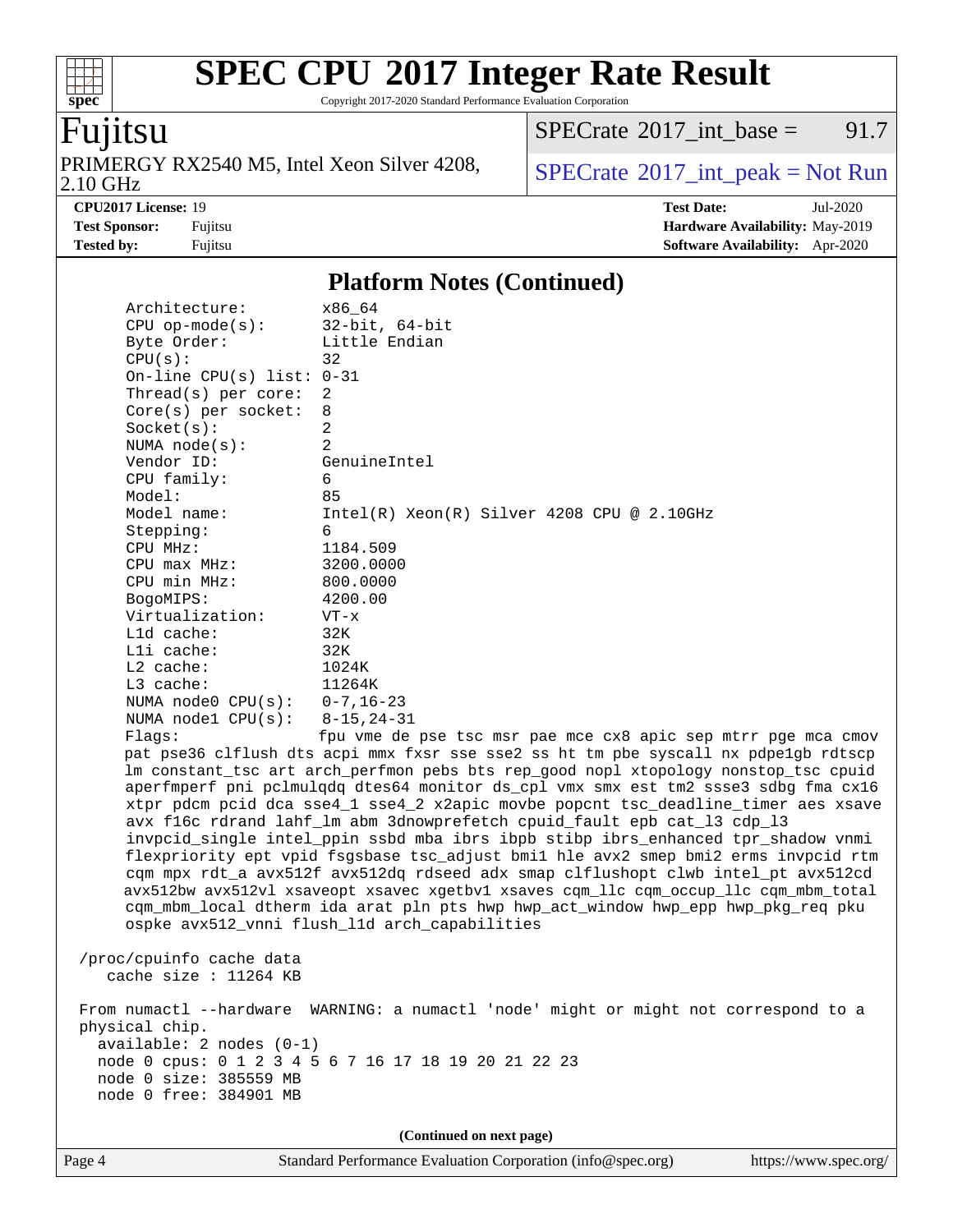Copyright 2017-2020 Standard Performance Evaluation Corporation

### Fujitsu

**[spec](http://www.spec.org/)**

2.10 GHz PRIMERGY RX2540 M5, Intel Xeon Silver 4208,  $\big|$  [SPECrate](http://www.spec.org/auto/cpu2017/Docs/result-fields.html#SPECrate2017intpeak) <sup>®</sup>[2017\\_int\\_peak = N](http://www.spec.org/auto/cpu2017/Docs/result-fields.html#SPECrate2017intpeak)ot Run

[SPECrate](http://www.spec.org/auto/cpu2017/Docs/result-fields.html#SPECrate2017intbase)<sup>®</sup>2017 int\_base = 91.7

**[CPU2017 License:](http://www.spec.org/auto/cpu2017/Docs/result-fields.html#CPU2017License)** 19 **[Test Date:](http://www.spec.org/auto/cpu2017/Docs/result-fields.html#TestDate)** Jul-2020 **[Test Sponsor:](http://www.spec.org/auto/cpu2017/Docs/result-fields.html#TestSponsor)** Fujitsu **[Hardware Availability:](http://www.spec.org/auto/cpu2017/Docs/result-fields.html#HardwareAvailability)** May-2019 **[Tested by:](http://www.spec.org/auto/cpu2017/Docs/result-fields.html#Testedby)** Fujitsu **[Software Availability:](http://www.spec.org/auto/cpu2017/Docs/result-fields.html#SoftwareAvailability)** Apr-2020

### **[Platform Notes \(Continued\)](http://www.spec.org/auto/cpu2017/Docs/result-fields.html#PlatformNotes)**

Page 5 Standard Performance Evaluation Corporation [\(info@spec.org\)](mailto:info@spec.org) <https://www.spec.org/> node 1 cpus: 8 9 10 11 12 13 14 15 24 25 26 27 28 29 30 31 node 1 size: 387067 MB node 1 free: 386405 MB node distances: node 0 1 0: 10 21 1: 21 10 From /proc/meminfo MemTotal: 791170516 kB HugePages\_Total: 0 Hugepagesize: 2048 kB From /etc/\*release\* /etc/\*version\* os-release: NAME="Red Hat Enterprise Linux" VERSION="8.0 (Ootpa)" ID="rhel" ID\_LIKE="fedora" VERSION\_ID="8.0" PLATFORM\_ID="platform:el8" PRETTY\_NAME="Red Hat Enterprise Linux 8.0 (Ootpa)" ANSI\_COLOR="0;31" redhat-release: Red Hat Enterprise Linux release 8.0 (Ootpa) system-release: Red Hat Enterprise Linux release 8.0 (Ootpa) system-release-cpe: cpe:/o:redhat:enterprise\_linux:8.0:ga uname -a: Linux localhost.localdomain 4.18.0-80.el8.x86\_64 #1 SMP Wed Mar 13 12:02:46 UTC 2019 x86\_64 x86\_64 x86\_64 GNU/Linux Kernel self-reported vulnerability status: CVE-2018-3620 (L1 Terminal Fault): Not affected Microarchitectural Data Sampling: No status reported CVE-2017-5754 (Meltdown): Not affected CVE-2018-3639 (Speculative Store Bypass): Mitigation: Speculative Store Bypass disabled via prctl and seccomp CVE-2017-5753 (Spectre variant 1): Mitigation: \_\_user pointer sanitization CVE-2017-5715 (Spectre variant 2): Mitigation: Enhanced IBRS, IBPB: conditional, RSB filling run-level 3 Aug 27 12:50 SPEC is set to: /home/benchmark/speccpu Filesystem Type Size Used Avail Use% Mounted on /dev/mapper/rhel-home xfs 168G 54G 115G 32% /home **(Continued on next page)**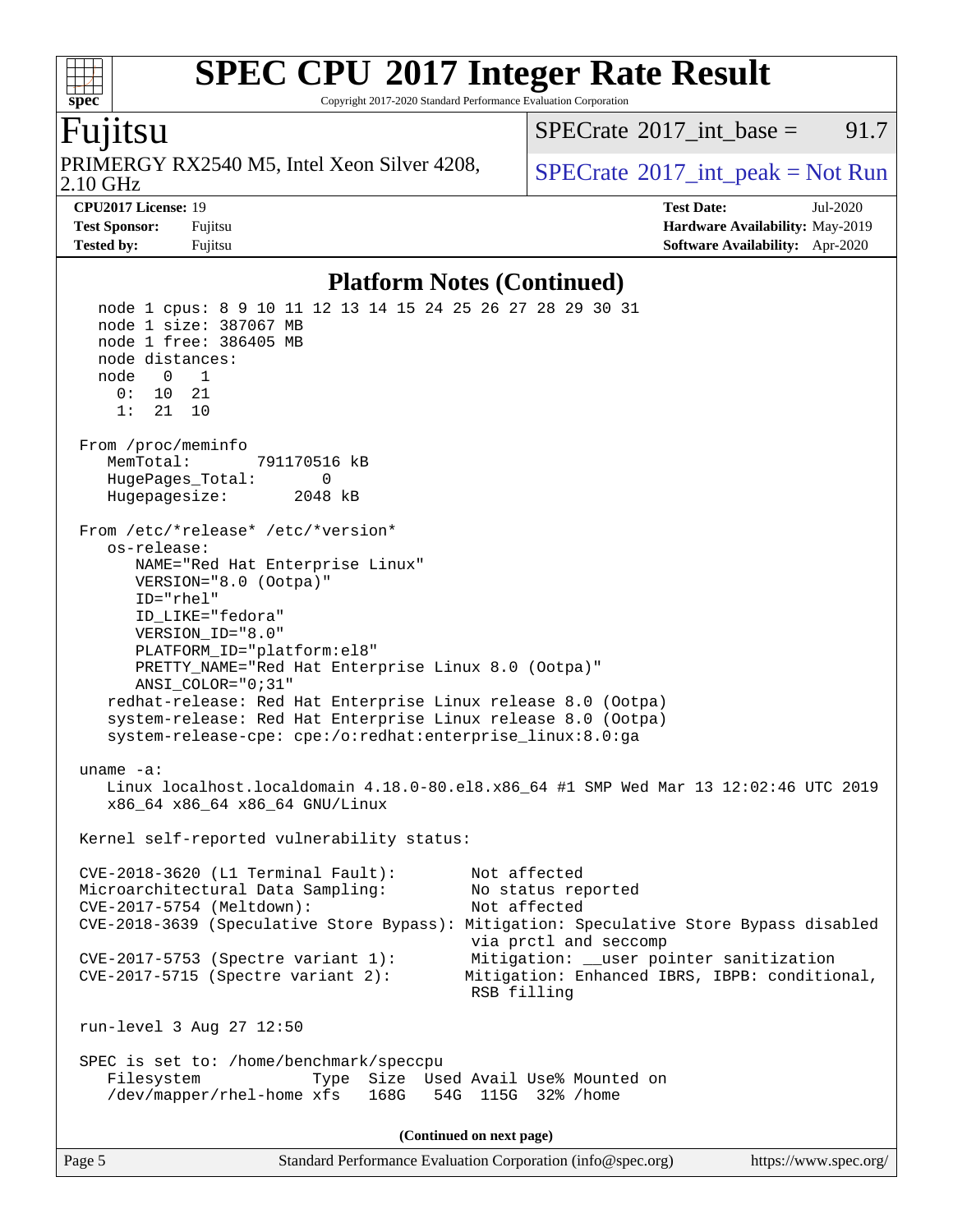Copyright 2017-2020 Standard Performance Evaluation Corporation

### Fujitsu

**[spec](http://www.spec.org/)**

2.10 GHz PRIMERGY RX2540 M5, Intel Xeon Silver 4208,  $\big|$  [SPECrate](http://www.spec.org/auto/cpu2017/Docs/result-fields.html#SPECrate2017intpeak) <sup>®</sup>[2017\\_int\\_peak = N](http://www.spec.org/auto/cpu2017/Docs/result-fields.html#SPECrate2017intpeak)ot Run

 $SPECTate$ <sup>®</sup>[2017\\_int\\_base =](http://www.spec.org/auto/cpu2017/Docs/result-fields.html#SPECrate2017intbase) 91.7

**[CPU2017 License:](http://www.spec.org/auto/cpu2017/Docs/result-fields.html#CPU2017License)** 19 **[Test Date:](http://www.spec.org/auto/cpu2017/Docs/result-fields.html#TestDate)** Jul-2020 **[Test Sponsor:](http://www.spec.org/auto/cpu2017/Docs/result-fields.html#TestSponsor)** Fujitsu **[Hardware Availability:](http://www.spec.org/auto/cpu2017/Docs/result-fields.html#HardwareAvailability)** May-2019 **[Tested by:](http://www.spec.org/auto/cpu2017/Docs/result-fields.html#Testedby)** Fujitsu **[Software Availability:](http://www.spec.org/auto/cpu2017/Docs/result-fields.html#SoftwareAvailability)** Apr-2020

### **[Platform Notes \(Continued\)](http://www.spec.org/auto/cpu2017/Docs/result-fields.html#PlatformNotes)**

From /sys/devices/virtual/dmi/id

 BIOS: FUJITSU // American Megatrends Inc. V5.0.0.14 R1.18.0 for D3384-B1x 02/10/2020 Vendor: FUJITSU Product: PRIMERGY RX2540 M5 Product Family: SERVER Serial: YMSQXXXXXX Additional information from dmidecode follows. WARNING: Use caution when you interpret

 this section. The 'dmidecode' program reads system data which is "intended to allow hardware to be accurately determined", but the intent may not be met, as there are frequent changes to hardware, firmware, and the "DMTF SMBIOS" standard. Memory:

 12x Micron 36ASF4G72PZ-2G9E2 32 GB 2 rank 2933 12x Samsung M393A4K40CB2-CVF 32 GB 2 rank 2933

 (End of data from sysinfo program) This system support 12 DIMMs per processor, total 24 DIMMs. 24 DIMM slots installed with 32 GB DIMM for this run, and running at 2400 due to CPU limitation.

### **[Compiler Version Notes](http://www.spec.org/auto/cpu2017/Docs/result-fields.html#CompilerVersionNotes)**

| C                        | 500.perlbench $r(base)$ 502.qcc $r(base)$ 505.mcf $r(base)$                                               |                       |  |  |
|--------------------------|-----------------------------------------------------------------------------------------------------------|-----------------------|--|--|
|                          | $525.x264_r(base) 557.xz_r(base)$                                                                         |                       |  |  |
|                          | Intel(R) C Compiler for applications running on Intel(R) $64$ , Version 2021.1<br>NextGen Build 20200304  |                       |  |  |
|                          | Copyright (C) 1985-2020 Intel Corporation. All rights reserved.                                           |                       |  |  |
|                          |                                                                                                           |                       |  |  |
| $C++$                    | 520.omnetpp $r(base)$ 523.xalancbmk $r(base)$ 531.deepsjeng $r(base)$<br>$541.$ leela $r(base)$           |                       |  |  |
|                          | Intel(R) $C++$ Compiler for applications running on Intel(R) 64, Version 2021.1<br>NextGen Build 20200304 |                       |  |  |
|                          | Copyright (C) 1985-2020 Intel Corporation. All rights reserved.                                           |                       |  |  |
|                          | Fortran   $548$ . exchange $2r$ (base)                                                                    |                       |  |  |
|                          | Intel(R) Fortran Intel(R) 64 Compiler for applications running on Intel(R)                                |                       |  |  |
| (Continued on next page) |                                                                                                           |                       |  |  |
| Page 6                   | Standard Performance Evaluation Corporation (info@spec.org)                                               | https://www.spec.org/ |  |  |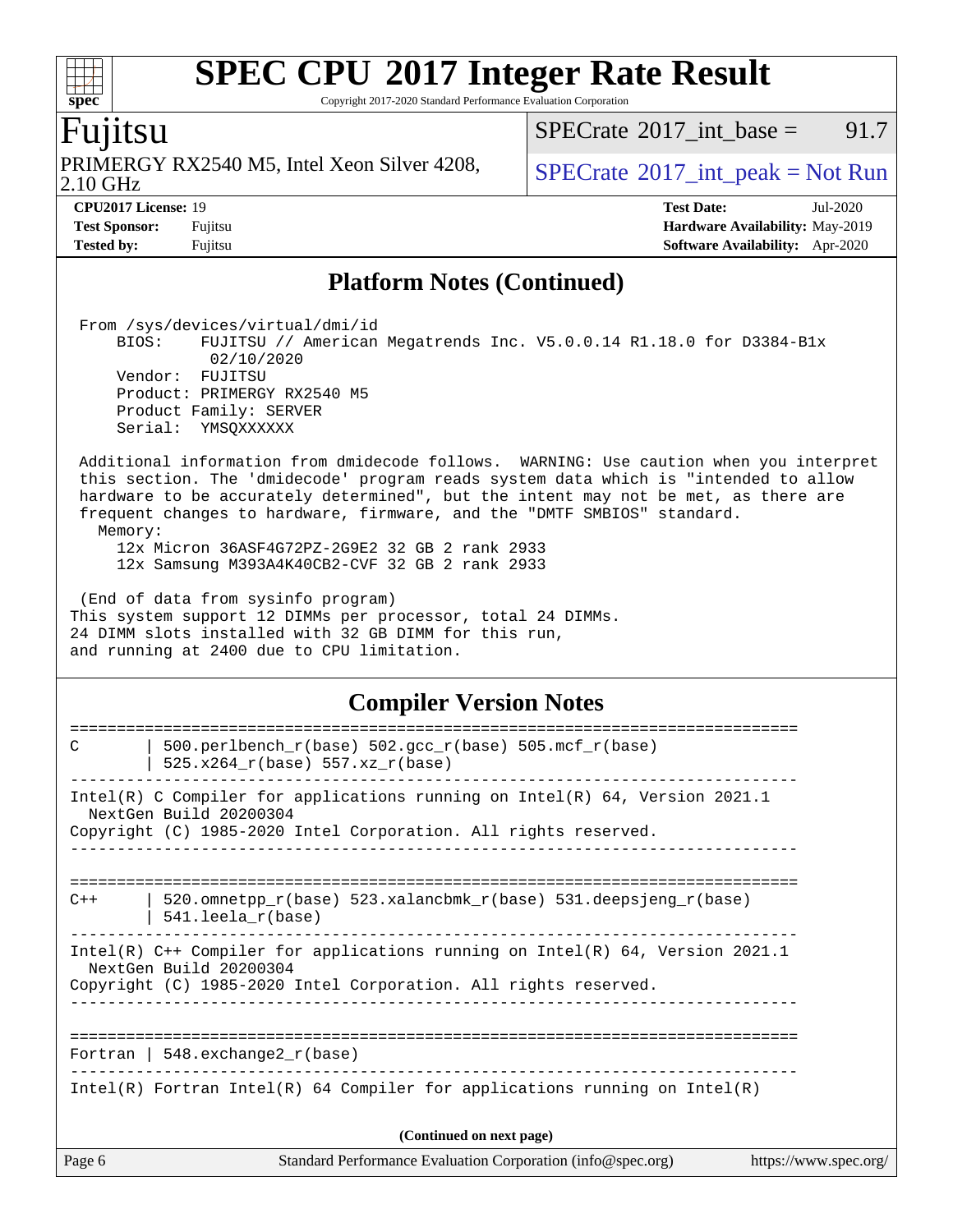Copyright 2017-2020 Standard Performance Evaluation Corporation

### Fujitsu

2.10 GHz PRIMERGY RX2540 M5, Intel Xeon Silver 4208,  $\big|$  [SPECrate](http://www.spec.org/auto/cpu2017/Docs/result-fields.html#SPECrate2017intpeak) <sup>®</sup>[2017\\_int\\_peak = N](http://www.spec.org/auto/cpu2017/Docs/result-fields.html#SPECrate2017intpeak)ot Run

[SPECrate](http://www.spec.org/auto/cpu2017/Docs/result-fields.html#SPECrate2017intbase)<sup>®</sup>2017 int base = 91.7

**[Tested by:](http://www.spec.org/auto/cpu2017/Docs/result-fields.html#Testedby)** Fujitsu **[Software Availability:](http://www.spec.org/auto/cpu2017/Docs/result-fields.html#SoftwareAvailability)** Apr-2020

**[CPU2017 License:](http://www.spec.org/auto/cpu2017/Docs/result-fields.html#CPU2017License)** 19 **[Test Date:](http://www.spec.org/auto/cpu2017/Docs/result-fields.html#TestDate)** Jul-2020 **[Test Sponsor:](http://www.spec.org/auto/cpu2017/Docs/result-fields.html#TestSponsor)** Fujitsu **[Hardware Availability:](http://www.spec.org/auto/cpu2017/Docs/result-fields.html#HardwareAvailability)** May-2019

### **[Compiler Version Notes \(Continued\)](http://www.spec.org/auto/cpu2017/Docs/result-fields.html#CompilerVersionNotes)**

64, Version 19.1.1.217 Build 20200306

Copyright (C) 1985-2020 Intel Corporation. All rights reserved.

------------------------------------------------------------------------------

## **[Base Compiler Invocation](http://www.spec.org/auto/cpu2017/Docs/result-fields.html#BaseCompilerInvocation)**

[C benchmarks](http://www.spec.org/auto/cpu2017/Docs/result-fields.html#Cbenchmarks):

[icc](http://www.spec.org/cpu2017/results/res2020q3/cpu2017-20200831-23829.flags.html#user_CCbase_intel_icc_66fc1ee009f7361af1fbd72ca7dcefbb700085f36577c54f309893dd4ec40d12360134090235512931783d35fd58c0460139e722d5067c5574d8eaf2b3e37e92)

[C++ benchmarks:](http://www.spec.org/auto/cpu2017/Docs/result-fields.html#CXXbenchmarks) [icpc](http://www.spec.org/cpu2017/results/res2020q3/cpu2017-20200831-23829.flags.html#user_CXXbase_intel_icpc_c510b6838c7f56d33e37e94d029a35b4a7bccf4766a728ee175e80a419847e808290a9b78be685c44ab727ea267ec2f070ec5dc83b407c0218cded6866a35d07)

[Fortran benchmarks](http://www.spec.org/auto/cpu2017/Docs/result-fields.html#Fortranbenchmarks): [ifort](http://www.spec.org/cpu2017/results/res2020q3/cpu2017-20200831-23829.flags.html#user_FCbase_intel_ifort_8111460550e3ca792625aed983ce982f94888b8b503583aa7ba2b8303487b4d8a21a13e7191a45c5fd58ff318f48f9492884d4413fa793fd88dd292cad7027ca)

## **[Base Portability Flags](http://www.spec.org/auto/cpu2017/Docs/result-fields.html#BasePortabilityFlags)**

 500.perlbench\_r: [-DSPEC\\_LP64](http://www.spec.org/cpu2017/results/res2020q3/cpu2017-20200831-23829.flags.html#b500.perlbench_r_basePORTABILITY_DSPEC_LP64) [-DSPEC\\_LINUX\\_X64](http://www.spec.org/cpu2017/results/res2020q3/cpu2017-20200831-23829.flags.html#b500.perlbench_r_baseCPORTABILITY_DSPEC_LINUX_X64) 502.gcc\_r: [-DSPEC\\_LP64](http://www.spec.org/cpu2017/results/res2020q3/cpu2017-20200831-23829.flags.html#suite_basePORTABILITY502_gcc_r_DSPEC_LP64) 505.mcf\_r: [-DSPEC\\_LP64](http://www.spec.org/cpu2017/results/res2020q3/cpu2017-20200831-23829.flags.html#suite_basePORTABILITY505_mcf_r_DSPEC_LP64) 520.omnetpp\_r: [-DSPEC\\_LP64](http://www.spec.org/cpu2017/results/res2020q3/cpu2017-20200831-23829.flags.html#suite_basePORTABILITY520_omnetpp_r_DSPEC_LP64) 523.xalancbmk\_r: [-DSPEC\\_LP64](http://www.spec.org/cpu2017/results/res2020q3/cpu2017-20200831-23829.flags.html#suite_basePORTABILITY523_xalancbmk_r_DSPEC_LP64) [-DSPEC\\_LINUX](http://www.spec.org/cpu2017/results/res2020q3/cpu2017-20200831-23829.flags.html#b523.xalancbmk_r_baseCXXPORTABILITY_DSPEC_LINUX) 525.x264\_r: [-DSPEC\\_LP64](http://www.spec.org/cpu2017/results/res2020q3/cpu2017-20200831-23829.flags.html#suite_basePORTABILITY525_x264_r_DSPEC_LP64) 531.deepsjeng\_r: [-DSPEC\\_LP64](http://www.spec.org/cpu2017/results/res2020q3/cpu2017-20200831-23829.flags.html#suite_basePORTABILITY531_deepsjeng_r_DSPEC_LP64) 541.leela\_r: [-DSPEC\\_LP64](http://www.spec.org/cpu2017/results/res2020q3/cpu2017-20200831-23829.flags.html#suite_basePORTABILITY541_leela_r_DSPEC_LP64) 548.exchange2\_r: [-DSPEC\\_LP64](http://www.spec.org/cpu2017/results/res2020q3/cpu2017-20200831-23829.flags.html#suite_basePORTABILITY548_exchange2_r_DSPEC_LP64) 557.xz\_r: [-DSPEC\\_LP64](http://www.spec.org/cpu2017/results/res2020q3/cpu2017-20200831-23829.flags.html#suite_basePORTABILITY557_xz_r_DSPEC_LP64)

## **[Base Optimization Flags](http://www.spec.org/auto/cpu2017/Docs/result-fields.html#BaseOptimizationFlags)**

[C benchmarks](http://www.spec.org/auto/cpu2017/Docs/result-fields.html#Cbenchmarks):

[-m64](http://www.spec.org/cpu2017/results/res2020q3/cpu2017-20200831-23829.flags.html#user_CCbase_m64-icc) [-qnextgen](http://www.spec.org/cpu2017/results/res2020q3/cpu2017-20200831-23829.flags.html#user_CCbase_f-qnextgen) [-std=c11](http://www.spec.org/cpu2017/results/res2020q3/cpu2017-20200831-23829.flags.html#user_CCbase_std-icc-std_0e1c27790398a4642dfca32ffe6c27b5796f9c2d2676156f2e42c9c44eaad0c049b1cdb667a270c34d979996257aeb8fc440bfb01818dbc9357bd9d174cb8524) [-Wl,-plugin-opt=-x86-branches-within-32B-boundaries](http://www.spec.org/cpu2017/results/res2020q3/cpu2017-20200831-23829.flags.html#user_CCbase_f-x86-branches-within-32B-boundaries_0098b4e4317ae60947b7b728078a624952a08ac37a3c797dfb4ffeb399e0c61a9dd0f2f44ce917e9361fb9076ccb15e7824594512dd315205382d84209e912f3) [-Wl,-z,muldefs](http://www.spec.org/cpu2017/results/res2020q3/cpu2017-20200831-23829.flags.html#user_CCbase_link_force_multiple1_b4cbdb97b34bdee9ceefcfe54f4c8ea74255f0b02a4b23e853cdb0e18eb4525ac79b5a88067c842dd0ee6996c24547a27a4b99331201badda8798ef8a743f577) [-xCORE-AVX512](http://www.spec.org/cpu2017/results/res2020q3/cpu2017-20200831-23829.flags.html#user_CCbase_f-xCORE-AVX512) [-O3](http://www.spec.org/cpu2017/results/res2020q3/cpu2017-20200831-23829.flags.html#user_CCbase_f-O3) [-ffast-math](http://www.spec.org/cpu2017/results/res2020q3/cpu2017-20200831-23829.flags.html#user_CCbase_f-ffast-math) [-flto](http://www.spec.org/cpu2017/results/res2020q3/cpu2017-20200831-23829.flags.html#user_CCbase_f-flto) [-mfpmath=sse](http://www.spec.org/cpu2017/results/res2020q3/cpu2017-20200831-23829.flags.html#user_CCbase_f-mfpmath_70eb8fac26bde974f8ab713bc9086c5621c0b8d2f6c86f38af0bd7062540daf19db5f3a066d8c6684be05d84c9b6322eb3b5be6619d967835195b93d6c02afa1) [-funroll-loops](http://www.spec.org/cpu2017/results/res2020q3/cpu2017-20200831-23829.flags.html#user_CCbase_f-funroll-loops) [-fuse-ld=gold](http://www.spec.org/cpu2017/results/res2020q3/cpu2017-20200831-23829.flags.html#user_CCbase_f-fuse-ld_920b3586e2b8c6e0748b9c84fa9b744736ba725a32cab14ad8f3d4ad28eecb2f59d1144823d2e17006539a88734fe1fc08fc3035f7676166309105a78aaabc32) [-qopt-mem-layout-trans=4](http://www.spec.org/cpu2017/results/res2020q3/cpu2017-20200831-23829.flags.html#user_CCbase_f-qopt-mem-layout-trans_fa39e755916c150a61361b7846f310bcdf6f04e385ef281cadf3647acec3f0ae266d1a1d22d972a7087a248fd4e6ca390a3634700869573d231a252c784941a8) [-L/usr/local/IntelCompiler19/compilers\\_and\\_libraries\\_2020.1.217/linux/compiler/lib/intel64\\_lin](http://www.spec.org/cpu2017/results/res2020q3/cpu2017-20200831-23829.flags.html#user_CCbase_linkpath_2cb6f503891ebf8baee7515f4e7d4ec1217444d1d05903cc0091ac4158de400651d2b2313a9fa414cb8a8f0e16ab029634f5c6db340f400369c190d4db8a54a0) [-lqkmalloc](http://www.spec.org/cpu2017/results/res2020q3/cpu2017-20200831-23829.flags.html#user_CCbase_qkmalloc_link_lib_79a818439969f771c6bc311cfd333c00fc099dad35c030f5aab9dda831713d2015205805422f83de8875488a2991c0a156aaa600e1f9138f8fc37004abc96dc5) [C++ benchmarks](http://www.spec.org/auto/cpu2017/Docs/result-fields.html#CXXbenchmarks):

### [-m64](http://www.spec.org/cpu2017/results/res2020q3/cpu2017-20200831-23829.flags.html#user_CXXbase_m64-icc) [-qnextgen](http://www.spec.org/cpu2017/results/res2020q3/cpu2017-20200831-23829.flags.html#user_CXXbase_f-qnextgen) [-Wl,-plugin-opt=-x86-branches-within-32B-boundaries](http://www.spec.org/cpu2017/results/res2020q3/cpu2017-20200831-23829.flags.html#user_CXXbase_f-x86-branches-within-32B-boundaries_0098b4e4317ae60947b7b728078a624952a08ac37a3c797dfb4ffeb399e0c61a9dd0f2f44ce917e9361fb9076ccb15e7824594512dd315205382d84209e912f3) [-Wl,-z,muldefs](http://www.spec.org/cpu2017/results/res2020q3/cpu2017-20200831-23829.flags.html#user_CXXbase_link_force_multiple1_b4cbdb97b34bdee9ceefcfe54f4c8ea74255f0b02a4b23e853cdb0e18eb4525ac79b5a88067c842dd0ee6996c24547a27a4b99331201badda8798ef8a743f577) [-xCORE-AVX512](http://www.spec.org/cpu2017/results/res2020q3/cpu2017-20200831-23829.flags.html#user_CXXbase_f-xCORE-AVX512) [-O3](http://www.spec.org/cpu2017/results/res2020q3/cpu2017-20200831-23829.flags.html#user_CXXbase_f-O3) [-ffast-math](http://www.spec.org/cpu2017/results/res2020q3/cpu2017-20200831-23829.flags.html#user_CXXbase_f-ffast-math) [-flto](http://www.spec.org/cpu2017/results/res2020q3/cpu2017-20200831-23829.flags.html#user_CXXbase_f-flto) [-mfpmath=sse](http://www.spec.org/cpu2017/results/res2020q3/cpu2017-20200831-23829.flags.html#user_CXXbase_f-mfpmath_70eb8fac26bde974f8ab713bc9086c5621c0b8d2f6c86f38af0bd7062540daf19db5f3a066d8c6684be05d84c9b6322eb3b5be6619d967835195b93d6c02afa1)

**(Continued on next page)**

| Page 7 | Standard Performance Evaluation Corporation (info@spec.org) | https://www.spec.org/ |
|--------|-------------------------------------------------------------|-----------------------|
|        |                                                             |                       |

 $+\ +$ **[spec](http://www.spec.org/)**